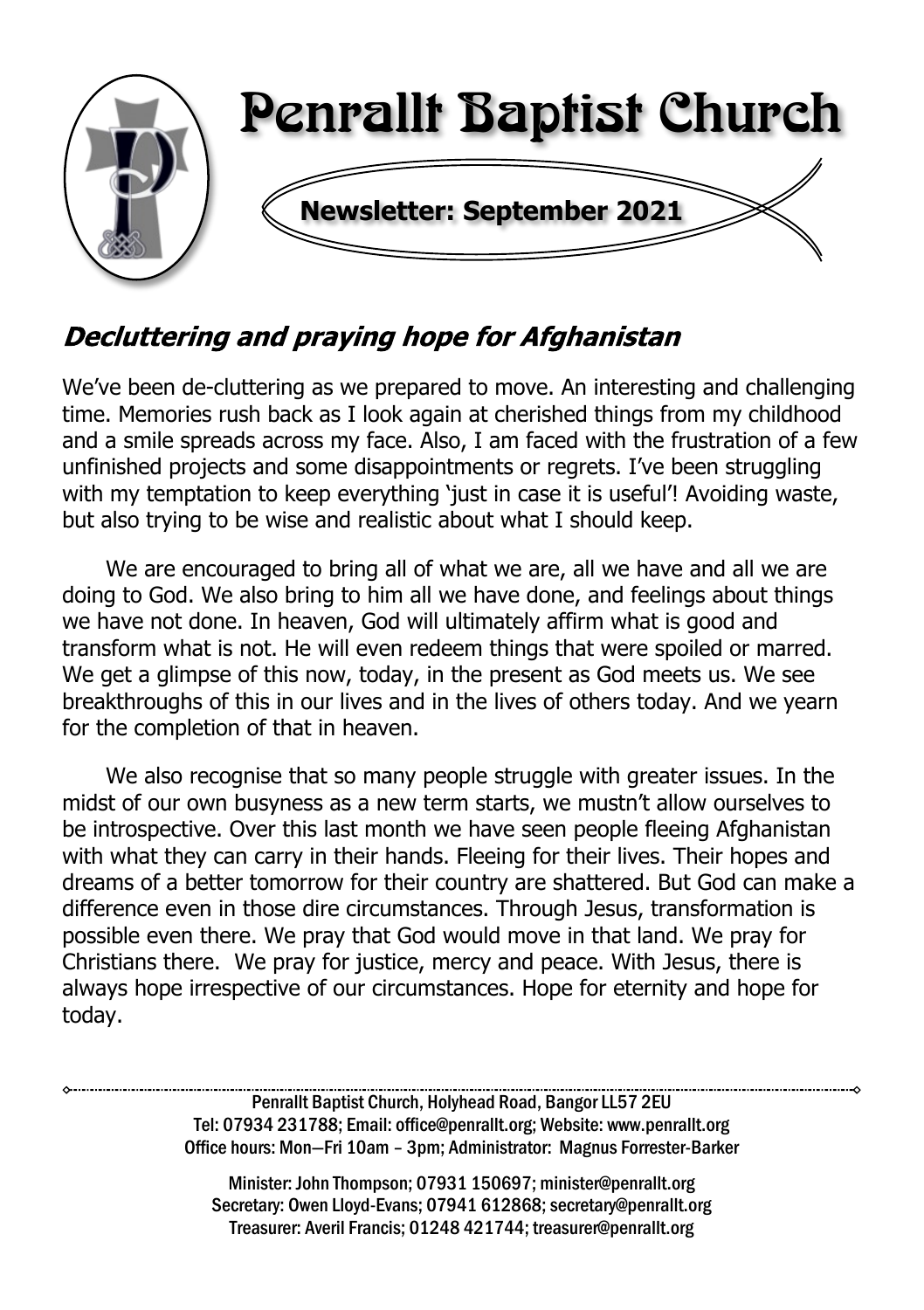So we continue to learn how to love, trust and follow Jesus. To be thankful and to present hope in Jesus to all. We ask God once again for the transformational power of his Holy Spirit for us, for our church, for our communities and for our world.

Blessings,

John

#### **Items for prayer**

John's work with NWBA continues, as does his involvement with the Bangor University Chaplaincy (including a new venture in the form of an online Chaplaincy lecture on 29th September). Please pray for these things. Pray too for John as he prepares to speak at Bangor CU on 21st September, and for the deacons as they meet on 8th September and the Cytûn committee as they meet on 14th September.

### **Children's Birthdays in September**

- $6th -$ Aoife Theobald
- 16th: Reuben Stevens
- 25th: Ned Allen

#### **Church Office**

The church administrator, Magnus, can be contacted on office@penrallt.org or 07934 231788 during the church office opening hours (10am – 3pm Monday to Friday, except Bank Holidays). NB Magnus is still working mostly from home at the moment, but the office hours still apply.

#### **Deadline for next month's newsletter: Sunday 26th September**

Please send information to Magnus (office@penrallt.org). All items should be submitted by email as early as possible.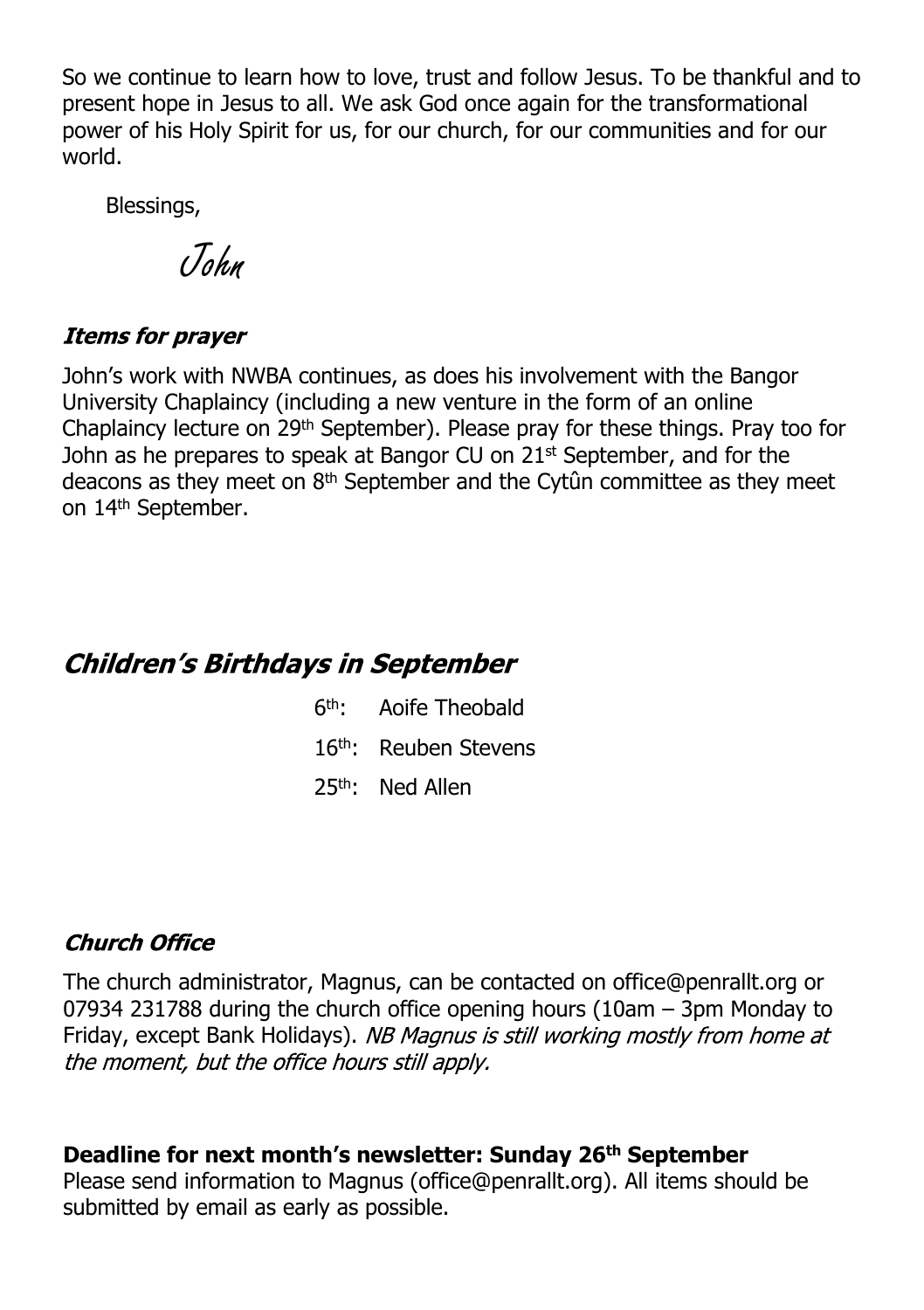# **Services This Month**

Our services are now all in a hybrid format until further notice, with a small congregation in the building and others joining us on Zoom. It is not currently necessary to book places for the service but other Covid regulations remain in place and the situation could change at short notice so please keep an eye on our website ([www.penrallt.org/services\)](https://www.penrallt.org/services/index.php) for up to date information, as well as the link for the Zoom meeting and recordings of past services, where available.

Services start at 10:30am on Sunday mornings except where otherwise noted. Crèche and Sunday school (for children aged up to 11) are set to restart on  $5<sup>th</sup>$ September and our new Sunday morning youth group (Deeper, for ages 12-17) will be starting on 12<sup>th</sup> September.

#### **Sunday 5th September**

Who do you say I am / Gaining the whole world but losing your soul (Luke 9:18–27). Preacher: John Thompson.<br>NB if you are planning to trayel in from Anglesey for the service, please be aware that the Menai Suspension Bridge and the road to Beaumaris will be closed this morning for the Anglesey Half Marathon; the Britannnia Bridge should be open as normal.

#### **Sunday 12th September**

Wake up. Shape up and See the Glory (Luke 9:28–36). Preacher: Peter Cousins.

#### **Sunday 19th September**

Driving out demons and being the greatest (Luke 9:37–50). Preacher: John Thompson.

#### **Sunday 26th September (Communion)**

Ploughing a straight furrow (Luke 9:51–62). Preacher: Lesley Jackson. Communion will be served in a covid-safe manner to those in the building;

those on Zoom will need bread and wine (or equivalent) to fully take part.

All this month's sermons are part of our ongoing series, [Love, Trust and Follow](https://www.penrallt.org/sermons/series.php?sid=BAC) [Jesus](https://www.penrallt.org/sermons/series.php?sid=BAC). Previous sermons in the series can be found on our website.

#### **Tech Team**

It takes a lot of work behind the scenes to make our services happen. We are very grateful to our small but dedicated tech team who do their best to ensure that you can see and hear what's going on. If you would like to join the team there is always room for more volunteers. Some technical competence is useful but prior experience of the technology we are using is not required as training can be provided. Please speak to Owen or Magnus if you can help.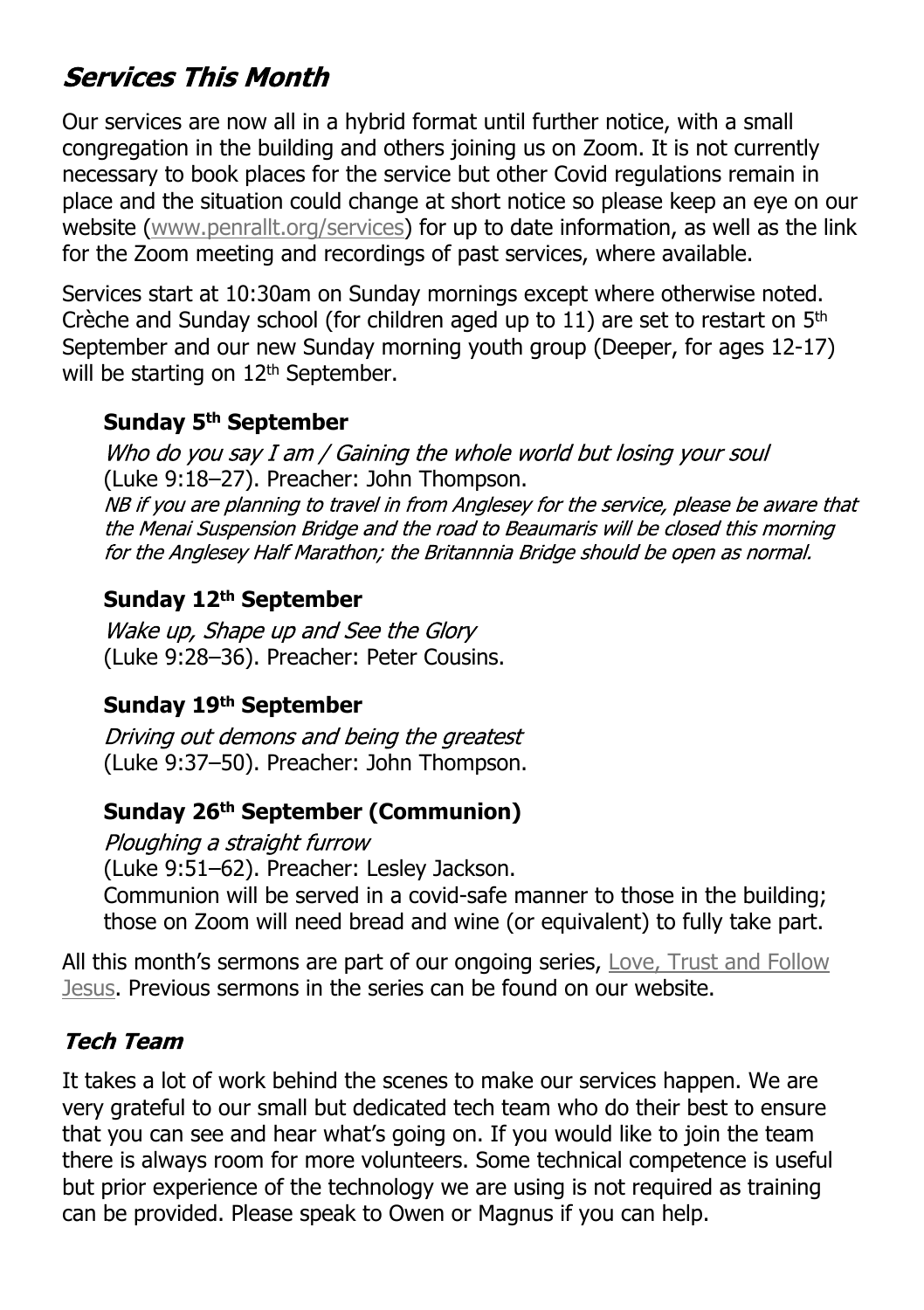## **◊ Appeal for Items for Refugees from Afghanistan**

We have received a request, via Cytûn Bangor, from the community group Pobl i Bobl for items that they can use to help refugees arriving from Afghanistan. This request was emailed to our news mailing list recently but if you did not receive a copy or need another one, please contact the church office ([office@penrallt.org\)](mailto:office@penrallt.org)

## **◊ Advance Notice: Church Members' Meeting**

Our next meeting for church members will be taking place on Monday 11<sup>th</sup> October. If you are not a member but would like to be in on the action, please speak to either John ([minister@penrallt.org\)](mailto:minister@penrallt.org) or Owen [\(secretary@penrallt.org\)](mailto:secretary@penrallt.org)

### **◊ Building**

It is no longer required to book places to attend our services, but you must still wear a mask (unless exempt) and comply with other Covid regulations (see [www.penrallt.org/services/index.php](https://www.penrallt.org/services/index.php)). If you need to enter the church building for any other purpose during the week, please contact the church office beforehand to obtain permission and arrange access.

## **◊ Church Fellowship Events**

We will meet in Rhiwlas at **12:30pm on Sunday 5th September** for a walk to Tregarth (weather permitting); approx. 5 miles/3 hours. All are welcome but booking a (free) ticket is essential. More details on the booking page: [https://www.eventbrite.co.uk/e/penrallt-fellowship-walk-tickets-166861931529](https://www.eventbrite.co.uk/e/penrallt-beach-picnic-and-all-age-fellowship-fun-tickets-155583280781)

For next month's fellowship event, on Sunday 3rd October, we are planning a walk from Brynrefail to the lagoons in Llanberis (approx. 45 minutes each way on a tarmac path suitable for prams, buggies, scooters and bikes. Watch our website or the [Penrallt Baptist Church](https://www.facebook.com/penralltbc) Facebook page for more information and an Eventbrite booking link nearer the time.

## **◊ Children's Work**

Sunday school for 5–11s is restarting on Sunday  $5<sup>th</sup>$  September — now that we are back to using our church building for services we are now moving from Zoom meetings on Tuesday nights to actually meeting on Sundays for Sunday school! There will also be crèche facilities available for younger children.

## **◊ Foodbank**

Bangor Cathedral Foodbank is open 2 – 3pm every Monday, Wednesday and Friday, operating from Tŷ Deiniol (the Diocesan Centre) next to Bangor Cathedral. A referral from another service is normally required to access the foodbank but they are able to give people up to two emergency food parcels without a referral. To find out more about how you can access or contribute to the foodbank please visit [www.bangorfoodbank.org](https://www.bangorfoodbank.org)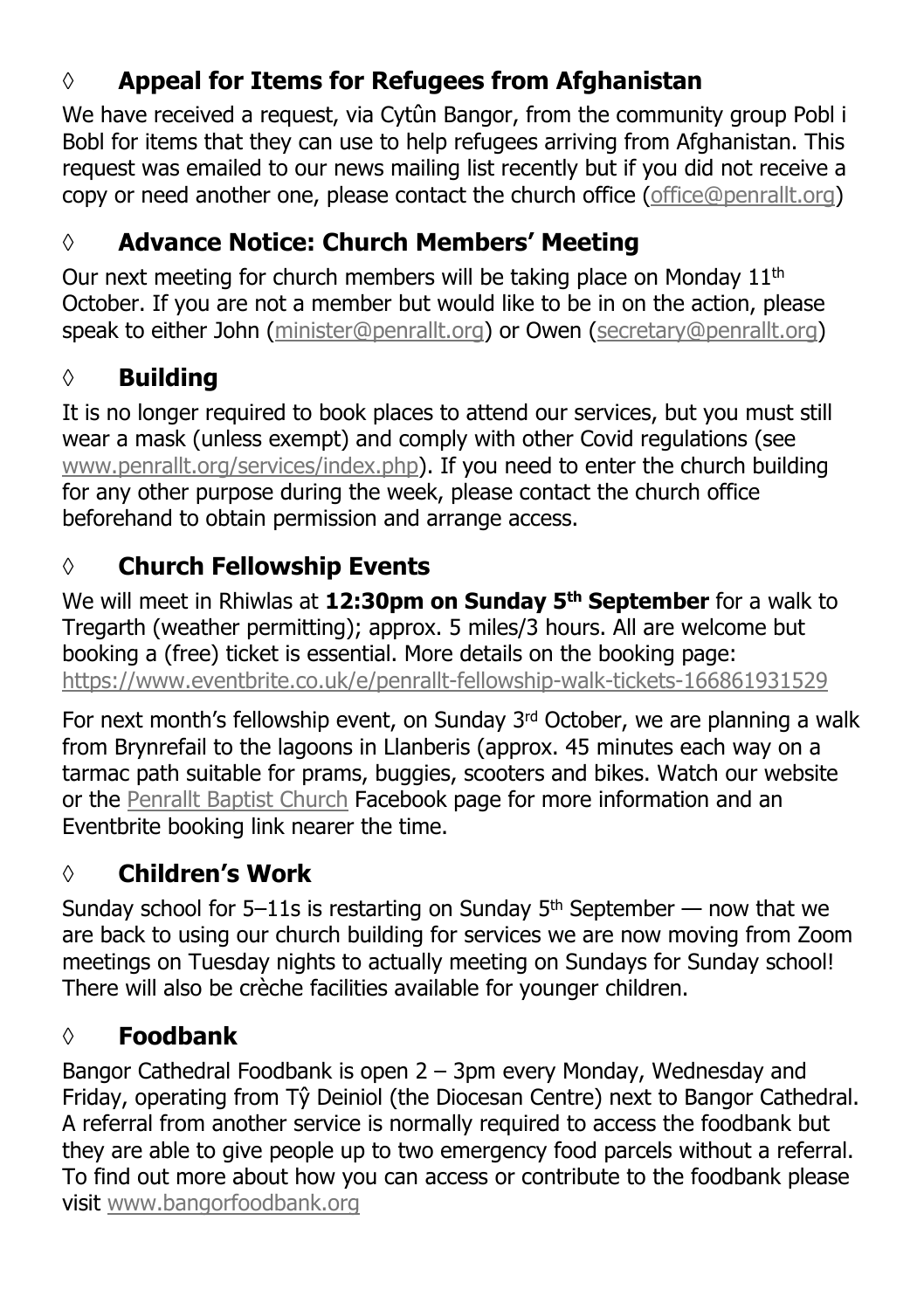## **◊ Giving**

We quite understand that financial difficulties may impact your ability to give to the work of the church at this time. Please do not place yourself under additional financial strain. However, if you normally give to the weekly cash offering and would like to explore other ways of giving to the work at Penrallt, please speak to Averil, our Treasurer, who will be able to advise (treasurer@penrallt.org).

### **◊ Hardship Fund**

The church has a small fund overseen by the minister to help people in need. If you find yourself in financial difficulty or know someone else that is struggling, please speak with Sarah Jackson (sarah.jackson.home@gmail.com) or John Thompson (minister@penrallt.org) in confidence. And if you are in a position to add to the hardship fund, please speak to Averil Francis (treasurer@penrallt.org).

# **◊ Homegroups / Contact, Care & Prayer**

We encourage you to join one of our homegroups if you are not already in one, as they are invaluable in helping us to deepen our relationship with the Lord and with one another. The groups currently meet on Zoom and other online platforms on Monday, Tuesday and Thursday evenings and on Tuesday and Friday mornings (most groups meet weekly). Contact the church office to find out more or be put in touch with a group.

There are contact, care and prayer groups to enable people to stay connected and receive prayer support even if they are not in a homegroup; these groups do not meet together but each one has a designated person to contact the other group members regularly. Once again, please contact the church office if you are not part of a contact, care & prayer group or a homegroup and would like to be.

## **◊ Pastoral Help**

If you have issues of concern about your own or someone else's welfare, please contact a member of the Pastoral Care team: Magnus Forrester-Barker (07890 109645); Geoff Moore (01248 410582); Monica Morris (01407 840439), John Thompson (07931 150697).

# **◊ Penrallt on Facebook and YouTube**

We have three Facebook groups:

- Penrallt ([www.facebook.com/groups/2402772192](https://www.facebook.com/groups/2402772192))
	- a general group for information and social interaction
- Penrallt Prayer Point ([www.facebook.com/groups/302627593231755](https://www.facebook.com/groups/302627593231755)) a private group (as defined by Facebook, i.e. request to join) specifically to share prayer requests and encouragements
- Penrallt Student Fellowship ([www.facebook.com/groups/195300234272943](https://www.facebook.com/groups/195300234272943))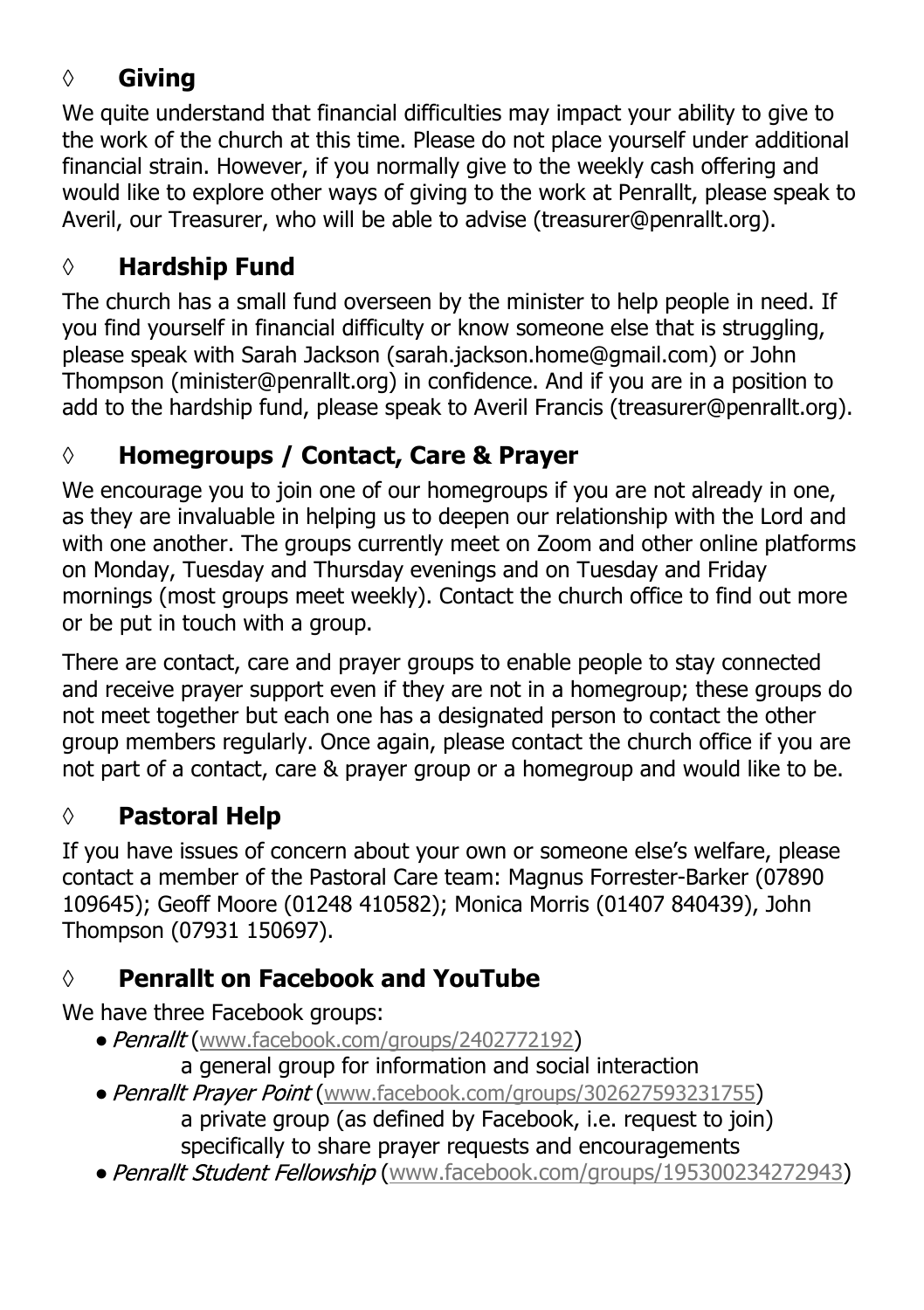We also have a YouTube channel and a Facebook page (both called *Penrallt* Baptist Church), as well as another Facebook page for our young people:

- [www.youtube.com/channel/UCwK0\\_lPqAVqGKwQREg6JhHg](https://www.youtube.com/channel/UCwK0_lPqAVqGKwQREg6JhHg)
- [www.facebook.com/penralltbc](https://www.facebook.com/penralltbc)
- [https://www.facebook.com/penralltyouth](https://www.youtube.com/channel/UCwK0_lPqAVqGKwQREg6JhHg)

## **◊ Prayer Resources**

Send prayer requests, thanksgivings and testimonies to our email prayer diary via office@penrallt.org – email this address, too, to subscribe to the prayer diary, which goes out every week (usually on Mondays). We also have a Facebook prayer group (see above) which allows more interactive sharing of prayer requests and updates, and prayer meetings via Zoom on **Wednesdays at 11:30am** (note that this is a new start time, half an hour earlier than before) and **Saturdays at 8:30am**; please contact the church office if you need the connection details for either meeting (which are also posted in the prayer diary every week). Both these meetings should continue running throughout the summer holiday season.

The Baptist Union have resources for prayer and reflection at [www.baptist.org.uk/Groups/338269/Prayer\\_and\\_reflections.aspx](https://www.baptist.org.uk/Groups/338269/Prayer_and_reflections.aspx) and at [www.nwba.org.uk/](http://www.nwba.org.uk/) with encouraging articles and stories, prayer broadcasts and reflections.

## **◊ Students**

We look forward to welcoming new and returning students this month and we encourage you to pray for them as they prepare to travel to Bangor and as they settle in.

Our main student activity this term will be following a programme called *Faith:* One Eight, that is based on Acts 1:8 and Joshua 1:8. Its aim is to discover, discern and discuss gospel principles and apply them to our lives to foster individual faith, engage with the wider Christian community and develop evangelistic skills. For more information, contact our student co-ordinator, Ryan [\(students@penrallt.org](mailto:students@penrallt.org)) or see our [Penrallt Student Fellowship](https://www.facebook.com/groups/195300234272943) Facebook group.

## **◊ Youth Events**

Our youth activities are restarting this term with a Thursday night group called Ignite (usually meeting in the Canolfan at 7pm) and a Sunday morning group called Deeper (taking place during our morning services). Further details will be on our new youth website, due to launch soon, as well as our Penrallt Youth [Facebook page](https://www.facebook.com/penralltyouth) and [Instagram group](https://www.instagram.com/penralltyouth/). Contact our youth worker, Becca [\(youth@penrallt.org\)](mailto:youth@penrallt.org), for more information.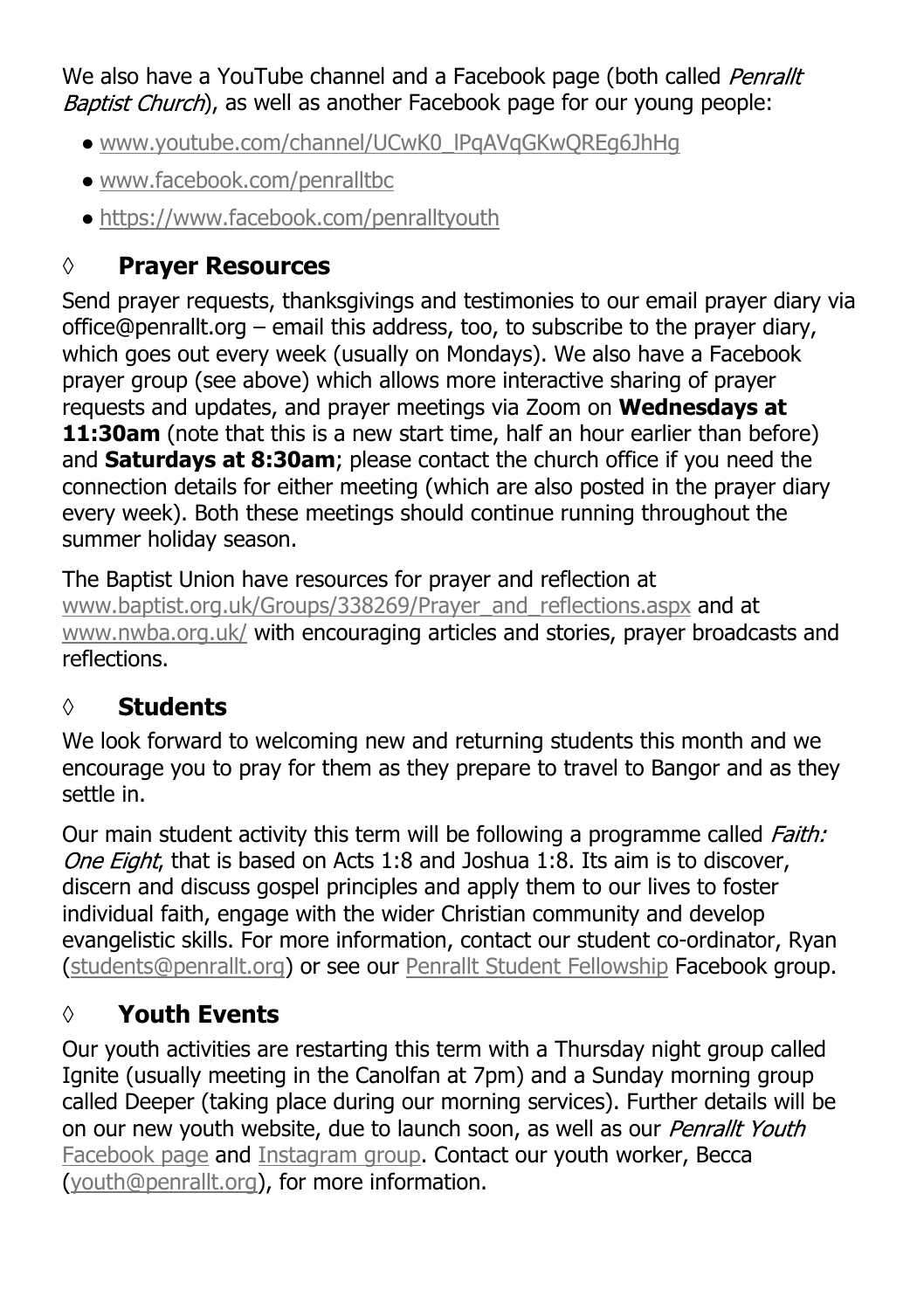### **Chris & Anna Hembury Serving with CMS in Hull**

#### Hello!

We are aware that although we have a long relationship with Penrallt, going back some 30 years, many of you will have no clue who these "random people acting like we're family" are! So, in a nutshell, we live and work in a lively and treasurerich part of Hull, which sadly also suffers very real problems and multiple deprivations. We are mission partners with CMS, called to share life with those on the margins, supporting people to connect with themselves, with each other, with the planet and with God. We are so grateful for Penrallt's longstanding support and partnering with us - diolch yn fawr iawn!



In July, we took part in a sponsored walk across the Humber Bridge and back. We know, it's not really that far (2.8 miles in total)! But we were walking with families from the Breakfast Club (still going after 22 years; we started it in 1999 with 8 children!), to raise money to secure our heavily vandalised community garden, and there were a lot of very little legs taking part.

We stopped for a "halfway" picnic lunch on the other side of the bridge in a lovely spot by the Humber. Heading back to the bridge, one of the children, let's call him Ben, wandered near an algae-covered natural pond surrounded

by reeds. Ben is naturally curious as well as generally oblivious to much of what most of us pay attention to. Chris knows this, so gave him a friendly heads up:

"Just step back from there a bit Ben, that looks like solid ground but it isn't." Five seconds later… splosh! Ben disappeared under the film of green! Nice one! Thankfully, his head popped back up, looking startled but fine, and Chris was able to stretch out and haul him back onto dry land. Alongside being relieved that Ben was fine, it's fair to say Chris was possibly at least as relieved he didn't have to dive into the murky waters to rescue him!